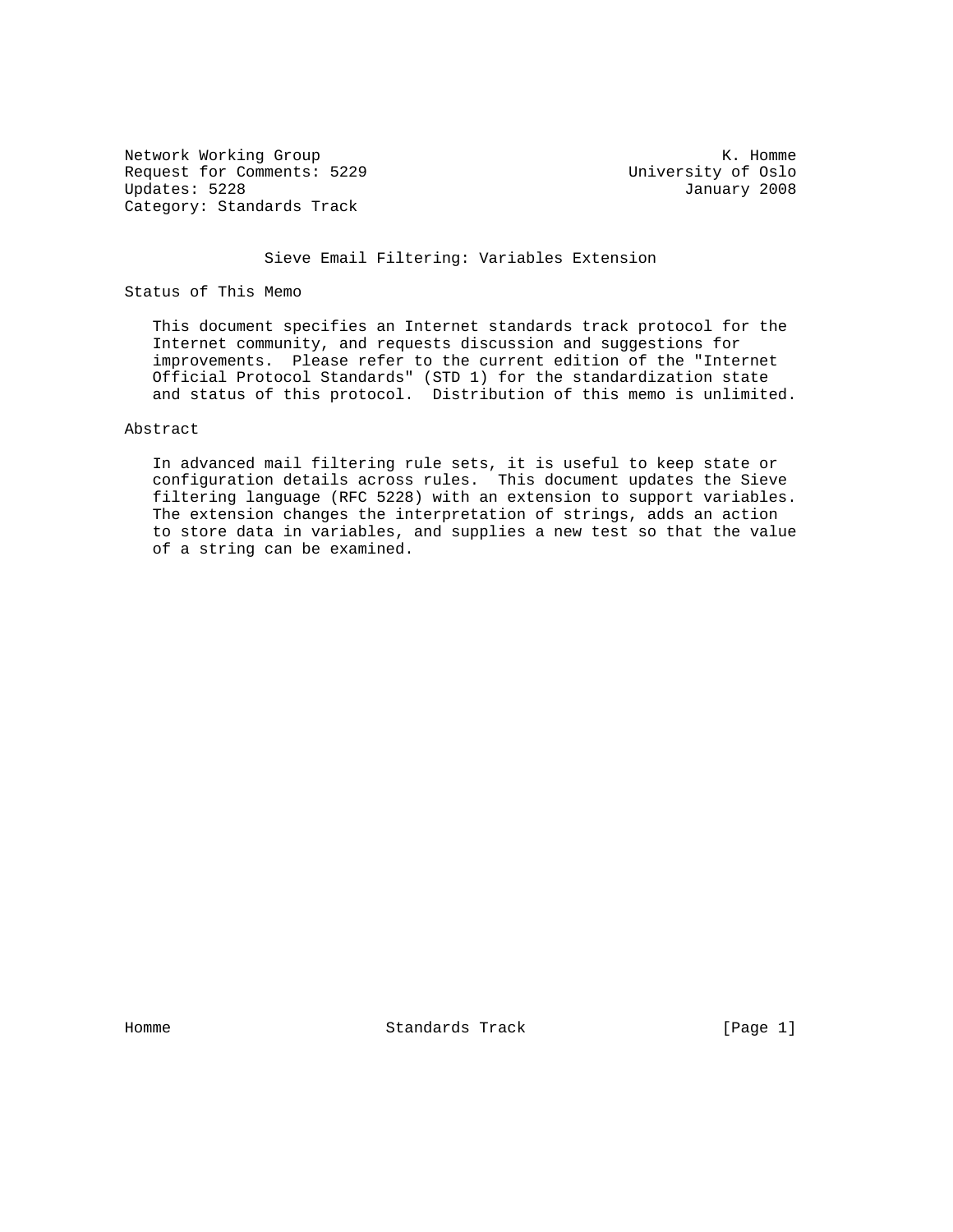1. Introduction

 This is an extension to the Sieve language defined by [SIEVE]. It adds support for storing and referencing named data. The mechanisms detailed in this document will only apply to Sieve scripts that include a require clause for the "variables" extension. The require clauses themselves are not affected by this extension.

 Conventions for notations are as in [SIEVE] section 1.1, including use of [KEYWORDS] and [ABNF]. The grammar builds on the grammar of [SIEVE]. In this document, "character" means a character from the ISO 10646 coded character set [ISO10646], which may consist of multiple octets coded in [UTF-8], and "variable" is a named reference to data stored or read back using the mechanisms of this extension.

2. Capability Identifier

 The capability string associated with the extension defined in this document is "variables".

3. Interpretation of Strings

 This extension changes the semantics of quoted-string, multi-line literal and multi-line-dotstuff found in [SIEVE] to enable the inclusion of the value of variables.

 When a string is evaluated, substrings matching variable-ref SHALL be replaced by the value of variable-name. Only one pass through the string SHALL be done. Variable names are case insensitive, so "foo" and "FOO" refer to the same variable. Unknown variables are replaced by the empty string.

| = "\${" [namespace] variable-name "}"<br>variable-ref<br>= identifier "." *sub-namespace<br>namespace<br>$=$ variable-name "."<br>sub-namespace<br>variable-name<br>= num-variable / identifier<br>num-variable<br>1*DIGIT<br>$\mathcal{L} = \mathcal{L}$ |
|-----------------------------------------------------------------------------------------------------------------------------------------------------------------------------------------------------------------------------------------------------------|
| Examples:<br>"&%\${}!"<br>=> unchanged, as the empty string is an illegal<br>identifier<br>"\${doh!}"<br>=> unchanged, as "!" is illegal in identifiers                                                                                                   |
| The variable "company" holds the value "ACME". No other variables<br>are set.                                                                                                                                                                             |
| $"\${full}"$<br>=> the empty string<br>$"\${company}$ " => "ACME"                                                                                                                                                                                         |

Homme Standards Track [Page 2]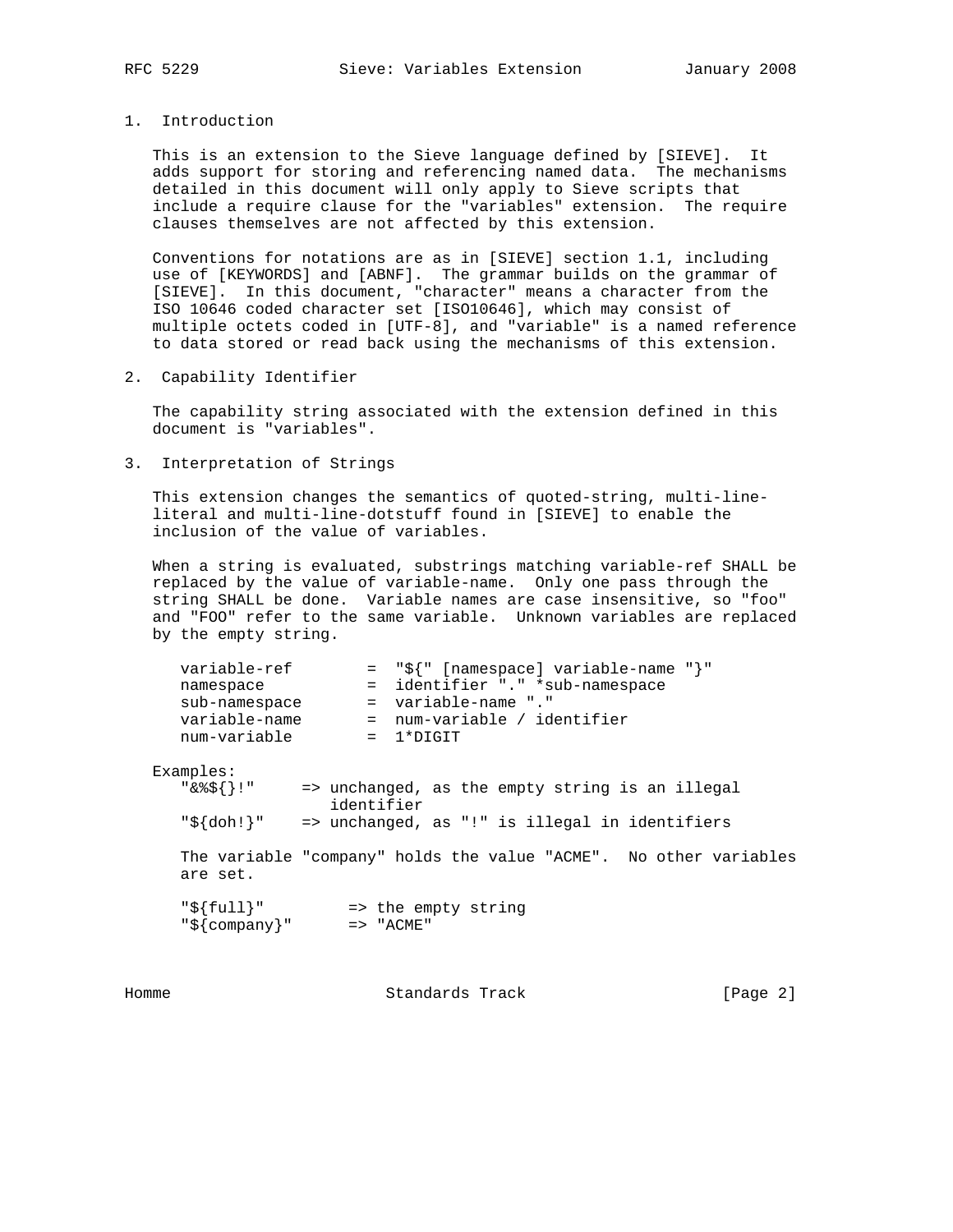"\${BAD\${Company}" => "\${BADACME" "\${President, \${Company} Inc.}" => "\${President, ACME Inc.}"

 The expanded string MUST use the variable values that are current when control reaches the statement the string is part of.

 Strings where no variable substitutions take place are referred to as constant strings. Future extensions may specify that passing non constant strings as arguments to its actions or tests is an error.

 Namespaces are meant for future extensions that make internal state available through variables. These variables SHOULD be put in a namespace whose first component is the same as its capability string. Such extensions SHOULD state which, if any, of the variables in its namespace are modifiable with the "set" action.

 References to namespaces without a prior require statement for the relevant extension MUST cause an error.

 Tests or actions in future extensions may need to access the unexpanded version of the string argument and, e.g., do the expansion after setting variables in its namespace. The design of the implementation should allow this.

## 3.1. Quoting and Encoded Characters

 The semantics of quoting using backslash are not changed: backslash quoting is resolved before doing variable substitution. Similarly, encoded character processing (see Section 2.4.2.4 of [SIEVE]) is performed before doing variable substitution, but after quoting.

```
 Examples:
    "\frac{1}{2} \left\{f \circ \circ\right\} => \frac{1}{2} => the expansion of variable foo.
    "\${fo\lozenge\" => \${fo\lo} => \text{ illegal identifier} => \text{left verbatim.}"\s{\text{foo}}" => \xi{foo} => the expansion of variable foo.
    "\backslash\s {\frak{so}}\" => \xi {\frak{foo}} => a backslash character followed by the
                                      expansion of variable foo.
```
 If it is required to include a character sequence such as "\${beep}" verbatim in a text literal, the user can define a variable to circumvent expansion to the empty string.

```
 Example:
   set "dollar" "$";
    set "text" "regarding ${dollar}{beep}";
```
Homme Standards Track [Page 3]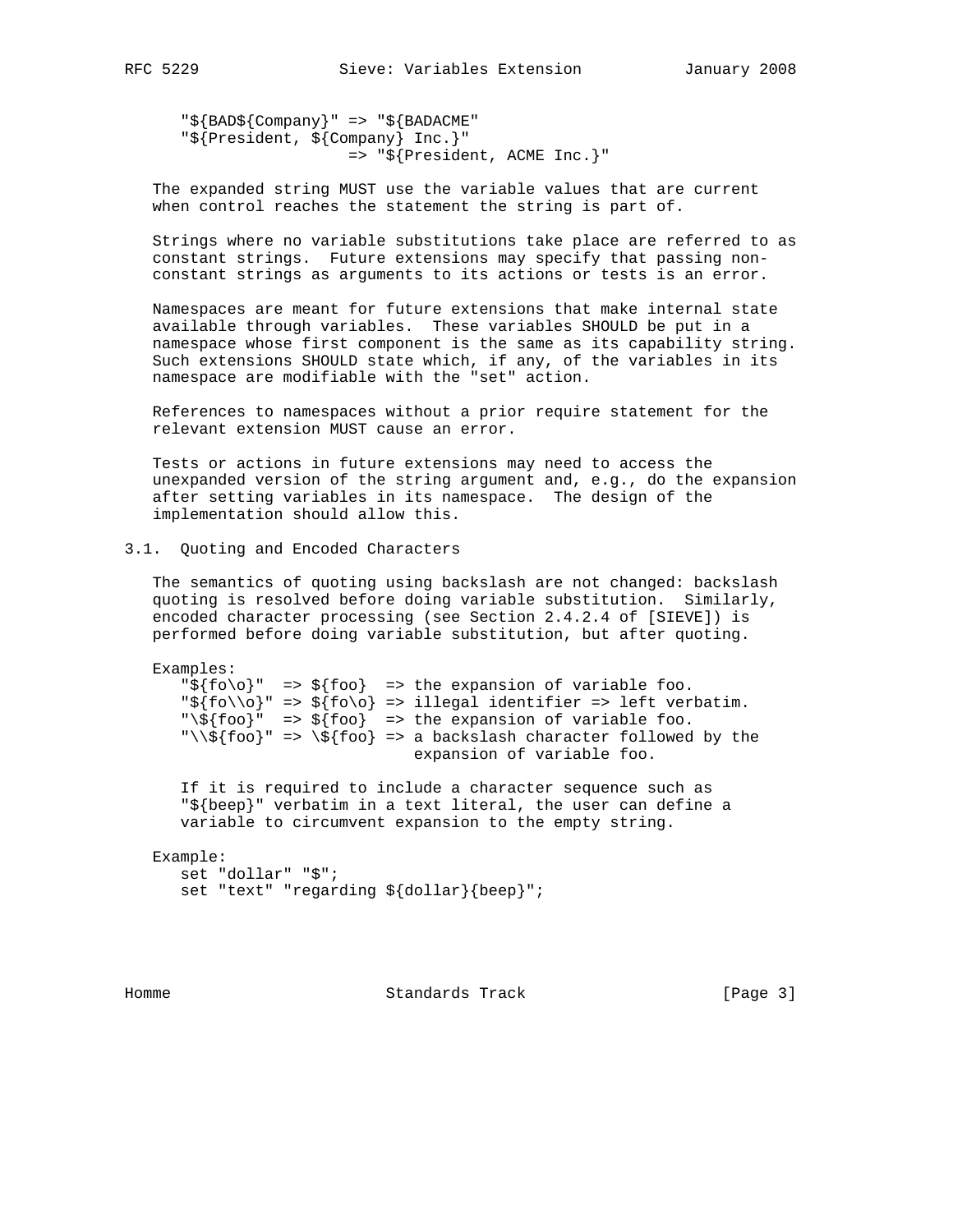```
 Example:
   require ["encoded-character", "variables"];
    set "name" "Ethelbert"
    if header :contains "Subject" "dear${hex:20 24 7b 4e}ame}" {
        # the test string is "dear Ethelbert"
    }
```
3.2. Match Variables

 A "match variable" has a name consisting only of decimal digits and has no namespace component.

 The decimal value of the match variable name will index the list of matching strings from the most recently evaluated successful match of type ":matches". The list is empty if no match has been successful.

Note: Extra leading zeroes are allowed and ignored.

 The list will contain one string for each wildcard ("?" and "\*") in the match pattern. Each string holds the substring from the source value that the corresponding wildcard expands to, possibly the empty string. The wildcards match as little as possible (non-greedy matching).

 The first string in the list has index 1. If the index is out of range, the empty string will be substituted. Index 0 contains the matched part of the source value.

 The interpreter MUST short-circuit tests, i.e., not perform more tests than necessary to find the result. Evaluation order MUST be left to right. If a test has two or more list arguments, the implementation is free to choose which to iterate over first.

 An extension describing a new match type (e.g., [REGEX]) MAY specify that match variables are set as a side effect when the match type is used in a script that has enabled the "variables" extension.

Example:

```
 require ["fileinto", "variables"];
 if header :matches "List-ID" "*<*@*" {
   fileinto "INBOX.lists.${2}"; stop;
 }
```
Homme Standards Track [Page 4]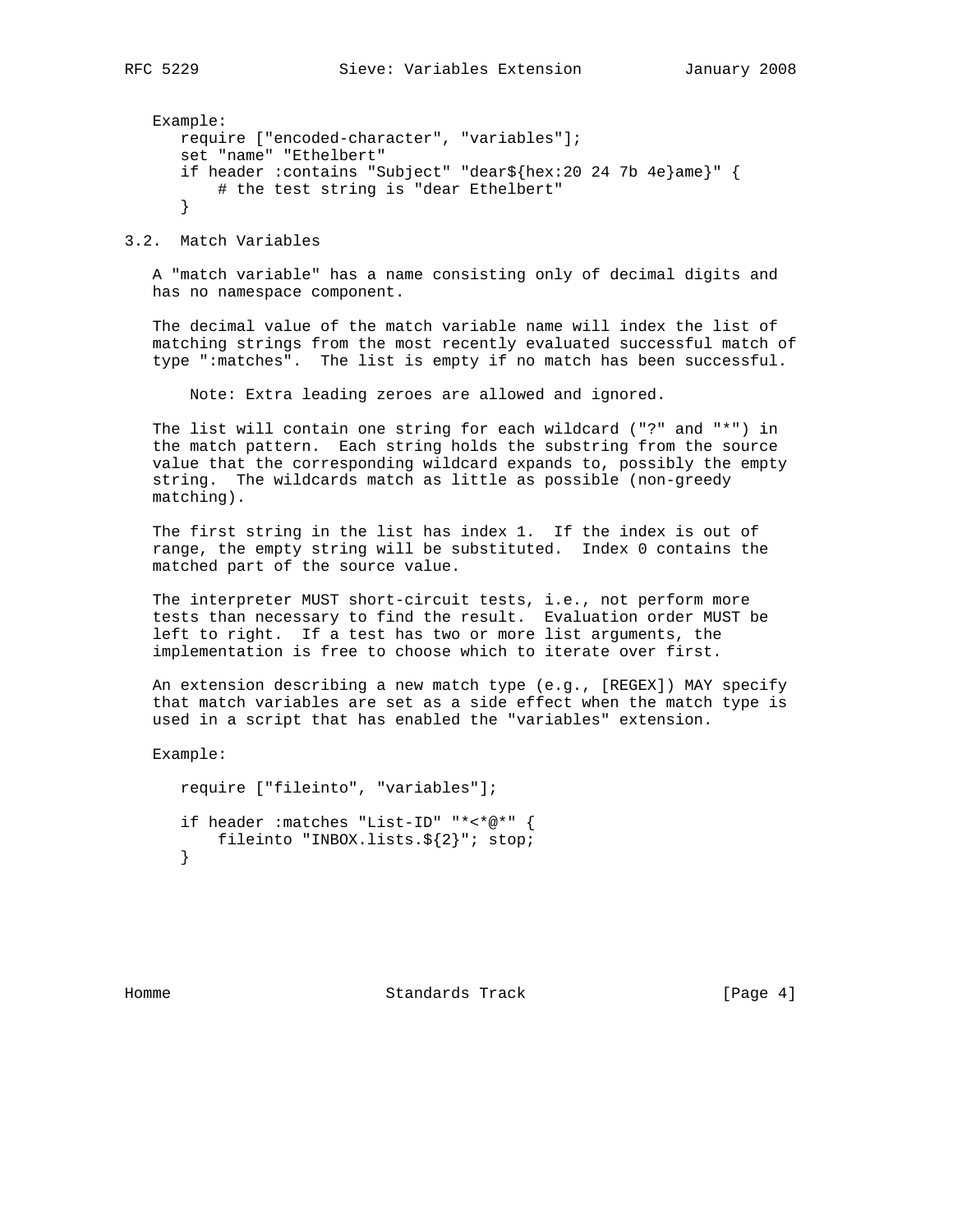```
 # Imagine the header
 # Subject: [acme-users] [fwd] version 1.0 is out
 if header :matches "Subject" "[*] *" {
     # ${1} will hold "acme-users",
     # ${2} will hold "[fwd] version 1.0 is out"
     fileinfo "INBOX.lists.${1}"; stop;
 }
 # Imagine the header
 # To: coyote@ACME.Example.COM
 if address :matches ["To", "Cc"] ["coyote@**.com",
         "wile@**.com"] {
     # ${0} is the matching address
     # ${1} is always the empty string
     # ${2} is part of the domain name ("ACME.Example")
     fileinto "INBOX.business.${2}"; stop;
 } else {
     # Control wouldn't reach this block if any match was
     # successful, so no match variables are set at this
     # point.
 }
 if anyof (true, address :domain :matches "To" "*.com") {
     # The second test is never evaluated, so there are
     # still no match variables set.
     stop;
 }
```
4. Action set

Usage: set [MODIFIER] <name: string> <value: string>

 The "set" action stores the specified value in the variable identified by name. The name MUST be a constant string and conform to the syntax of variable-name. Match variables cannot be set. A namespace cannot be used unless an extension explicitly allows its use in "set". An invalid name MUST be detected as a syntax error.

 Modifiers are applied on a value before it is stored in the variable. See the next section for details.

 Variables are only visible to the currently running script. Note: Future extensions may provide different scoping rules for variables.

Variable names are case insensitive.

Homme **Standards Track** [Page 5]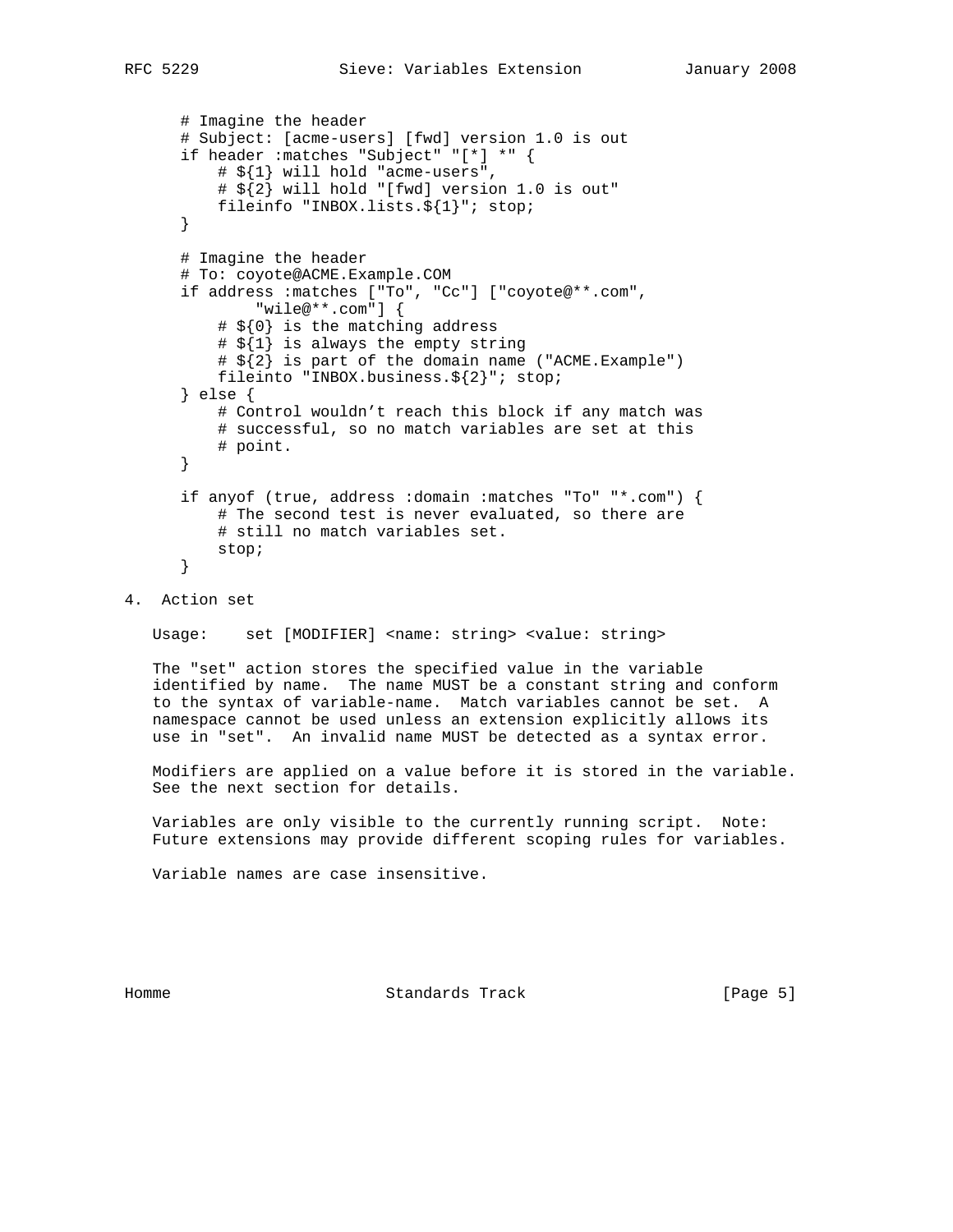```
 Example:
     set "honorific" "Mr";
      set "first_name" "Wile";
      set "last_name" "Coyote";
      set "vacation" text:
      Dear ${HONORIFIC} ${last_name},
      I'm out, please leave a message after the meep.
 .
      ;
```
 "set" does not affect the implicit keep. It is compatible with all actions defined in [SIEVE].

```
4.1. Modifiers
```

```
 Usage: ":lower" / ":upper" / ":lowerfirst" / ":upperfirst" /
         ":quotewildcard" / ":length"
```
 Modifier names are case insensitive. Unknown modifiers MUST yield a syntax error. More than one modifier can be specified, in which case they are applied according to this precedence list, largest value first:

| Precedence | Modifier                   |
|------------|----------------------------|
| 40         | :lower<br>:upper           |
| 30         | :lowerfirst<br>:upperfirst |
| 20         | :quotewildcard             |
| 10         | :length                    |
|            |                            |

 It is an error to use two or more modifiers of the same precedence in a single "set" action.

```
 Examples:
     # The value assigned to the variable is printed after the arrow
 set "a" "juMBlEd lETteRS"; => "juMBlEd lETteRS"
set :length "b" "\frac{2}{3}{a}"; => "15"
 set :lower "b" "${a}"; => "jumbled letters"
 set :upperfirst "b" "${a}"; => "JuMBlEd lETteRS"
 set :upperfirst :lower "b" "${a}"; => "Jumbled letters"
 set :quotewildcard "b" "Rock*"; => "Rock\*"
```
Homme Standards Track (Page 6)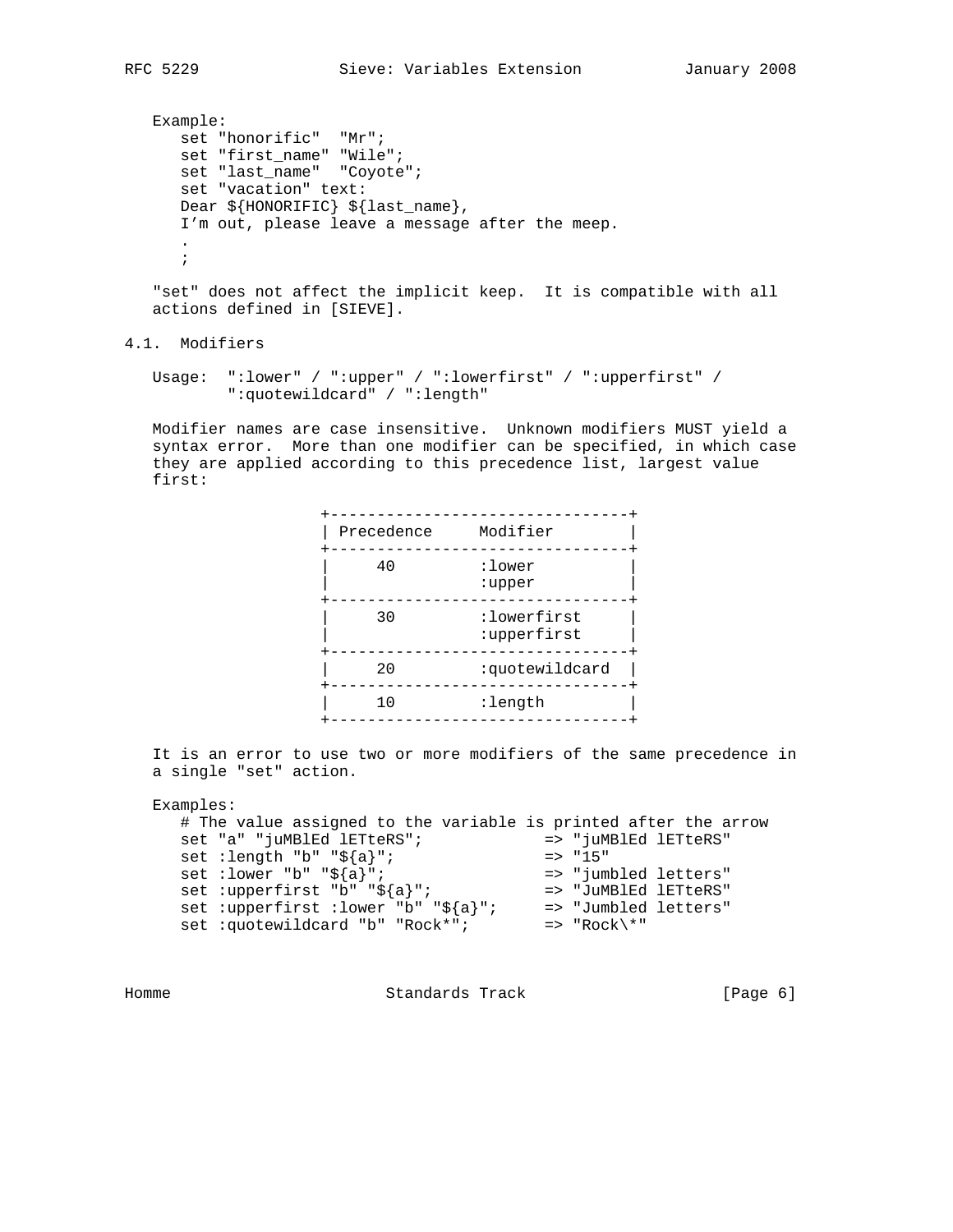4.1.1. Modifier ":length"

 The value is the decimal number of characters in the expansion, converted to a string.

4.1.2. Modifier ":quotewildcard"

 This modifier adds the necessary quoting to ensure that the expanded text will only match a literal occurrence if used as a parameter to :matches. Every character with special meaning ("\*", "?", and "\") is prefixed with "\" in the expansion.

4.1.3. Case Modifiers

 These modifiers change the letters of the text from upper to lower case or vice versa. Characters other than "A"-"Z" and "a"-"z" from US-ASCII are left unchanged.

4.1.3.1. Modifier ":upper"

 All lower case letters are converted to their upper case counterparts.

4.1.3.2. Modifier ":lower"

 All upper case letters are converted to their lower case counterparts.

4.1.3.3. Modifier ":upperfirst"

 The first character of the string is converted to upper case if it is a letter and set in lower case. The rest of the string is left unchanged.

4.1.3.4. Modifier ":lowerfirst"

 The first character of the string is converted to lower case if it is a letter and set in upper case. The rest of the string is left unchanged.

5. Test string

 Usage: string [MATCH-TYPE] [COMPARATOR] <source: string-list> <key-list: string-list>

 The "string" test evaluates to true if any of the source strings matches any key. The type of match defaults to ":is".

Homme **Standards Track** [Page 7]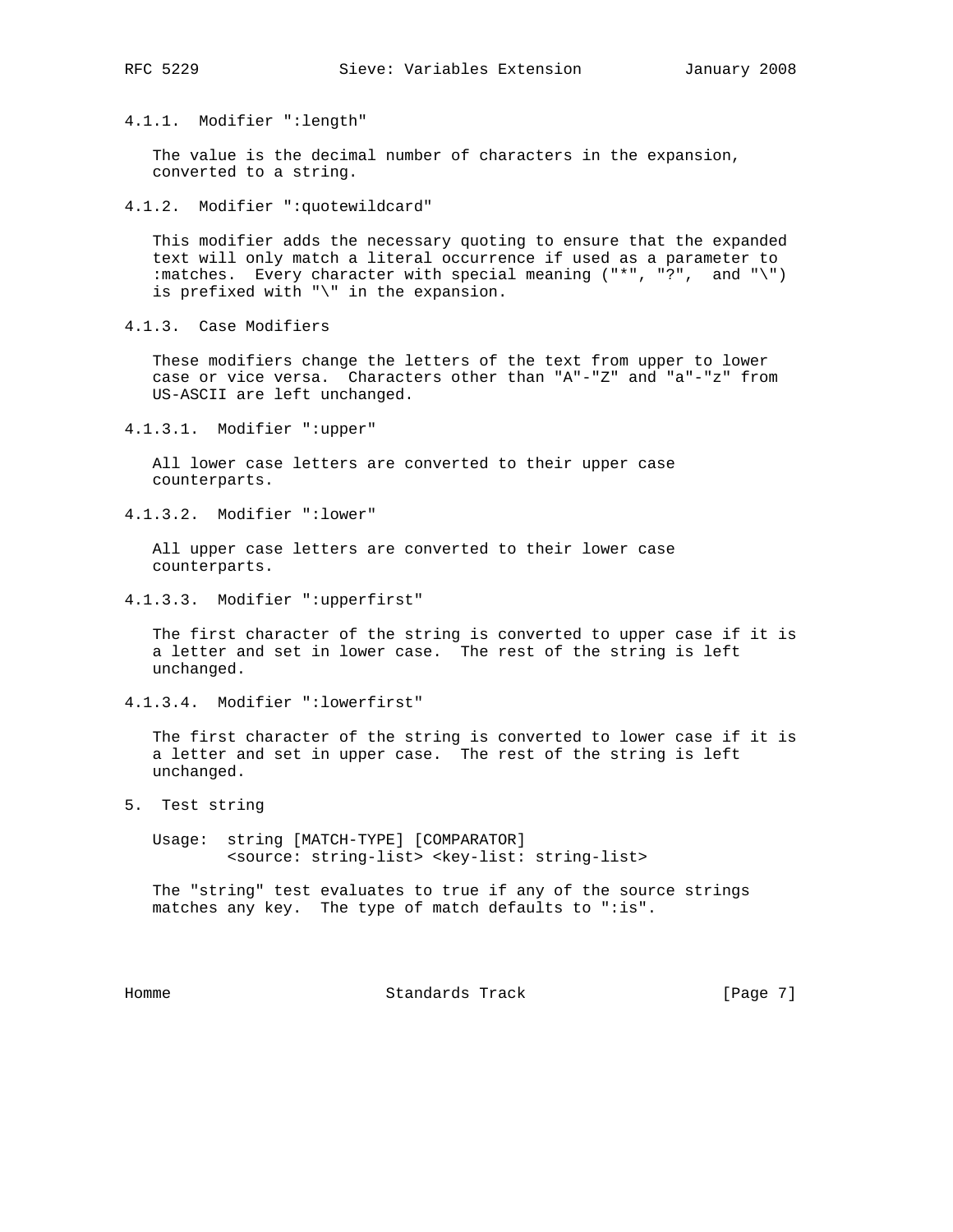In the "string" test, both source and key-list are taken from the script, not the message, and whitespace stripping MUST NOT be done unless the script explicitly requests this through some future mechanism.

```
 Example:
    set "state" "${state} pending";
    if string :matches " ${state} " "* pending *" {
        # the above test always succeeds
    }
```
 The "relational" extension [RELATIONAL] adds a match type called ":count". The count of a single string is 0 if it is the empty string, or 1 otherwise. The count of a string list is the sum of the counts of the member strings.

6. Implementation Limits

 An implementation of this document MUST support at least 128 distinct variables. The supported length of variable names MUST be at least 32 characters. Each variable MUST be able to hold at least 4000 characters. Attempts to set the variable to a value larger than what the implementation supports SHOULD be reported as an error at compile-time if possible. If the attempt is discovered during run time, the value SHOULD be truncated, and it MUST NOT be treated as an error.

Match variables  $\S{1}$  through  $\S{9}$  MUST be supported. References to higher indices than those the implementation supports MUST be treated as a syntax error, which SHOULD be discovered at compile-time.

7. Security Considerations

 When match variables are used, and the author of the script isn't careful, strings can contain arbitrary values controlled by the sender of the mail.

 Since values stored by "set" that exceed implementation limits are silently truncated, it's not appropriate to store large structures with security implications in variables.

 The introduction of variables makes advanced decision making easier to write, but since no looping construct is provided, all Sieve scripts will terminate in an orderly manner.

 Sieve filtering should not be relied on as a security measure against hostile mail messages. Sieve is designed to do simple, mostly static tests, and is not suitable for use as a spam or virus checker, where

Homme Standards Track [Page 8]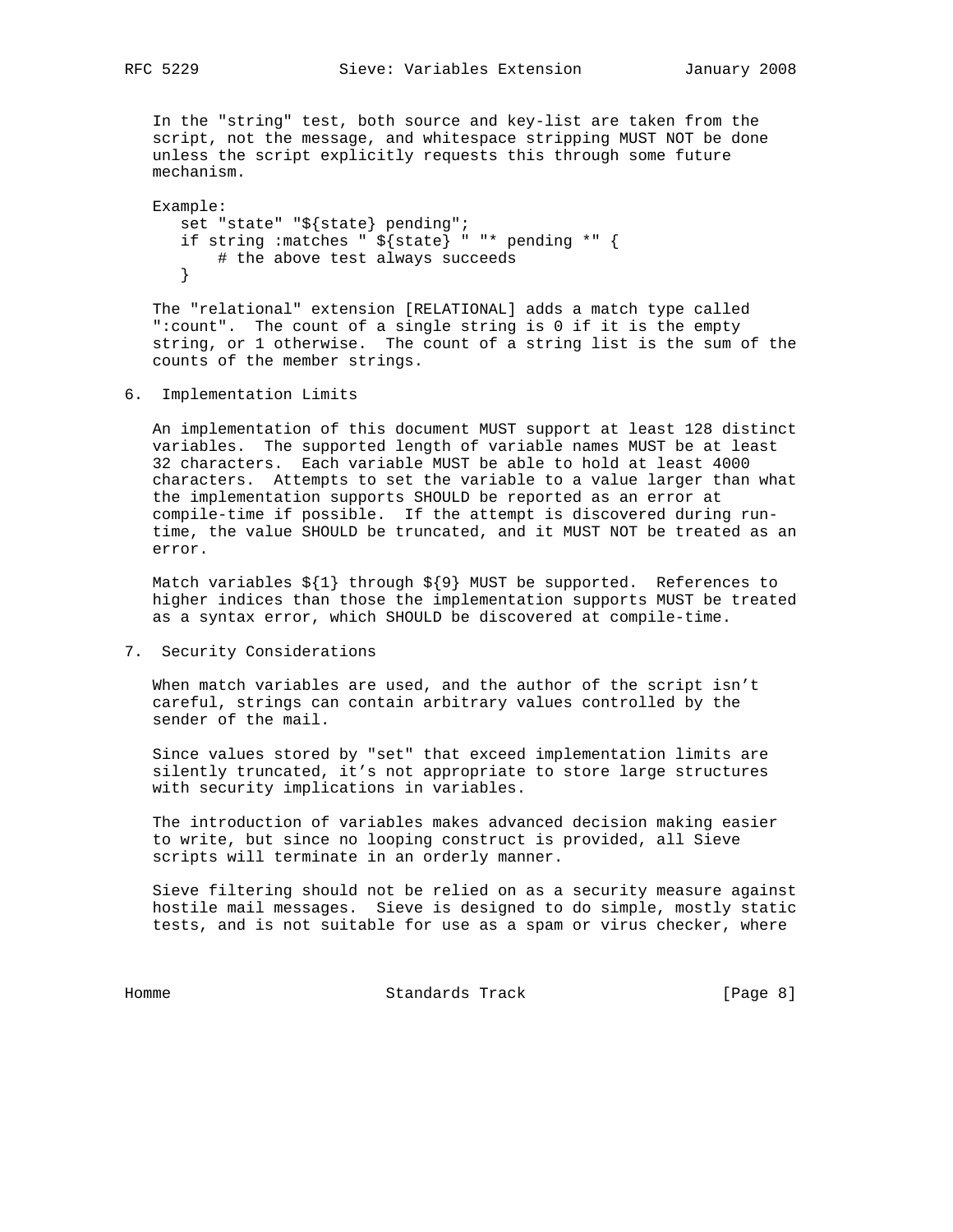the perpetrator has a motivation to vary the format of the mail in order to avoid filtering rules. See also [SPAMTEST].

8. IANA Considerations

 The following template specifies the IANA registration of the variables Sieve extension specified in this document:

 To: iana@iana.org Subject: Registration of new Sieve extension

 Capability name: variables Description: Adds support for variables to the Sieve filtering language. RFC number: RFC 5229 Contact address: The Sieve discussion list <ietf-mta-filters@imc.org>

9. Acknowledgments

 Thanks to Cyrus Daboo, Jutta Degener, Ned Freed, Lawrence Greenfield, Jeffrey Hutzelman, Mark E. Mallett, Alexey Melnikov, Peder Stray, and Nigel Swinson for valuable feedback.

- 10. References
- 10.1. Normative References
	- [ABNF] Crocker, D., Ed., and Overell, P., "Augmented BNF for Syntax Specifications: ABNF", RFC 4234, October 2005.
	- [KEYWORDS] Bradner, S., "Key words for use in RFCs to Indicate Requirement Levels", BCP 14, RFC 2119, March 1997.
	- [RELATIONAL] Segmuller, W. and B. Leiba, "Sieve Email Filtering: Relational Extension", RFC 5231, January 2008.
	- [SIEVE] Guenther, P., Ed., and T. Showalter, Ed., "Sieve: An Email Filtering Language", RFC 5228, January 2008.
	- [UTF-8] Yergeau, F., "UTF-8, a transformation format of Unicode and ISO 10646", RFC 3629, November 2003.

10.2. Informative References

 [ISO10646] ISO/IEC, "Information Technology - Universal Multiple- Octet Coded Character Set (UCS) - Part 1: Architecture and Basic Multilingual Plane", May 1993, with amendments.

Homme **Standards Track** [Page 9]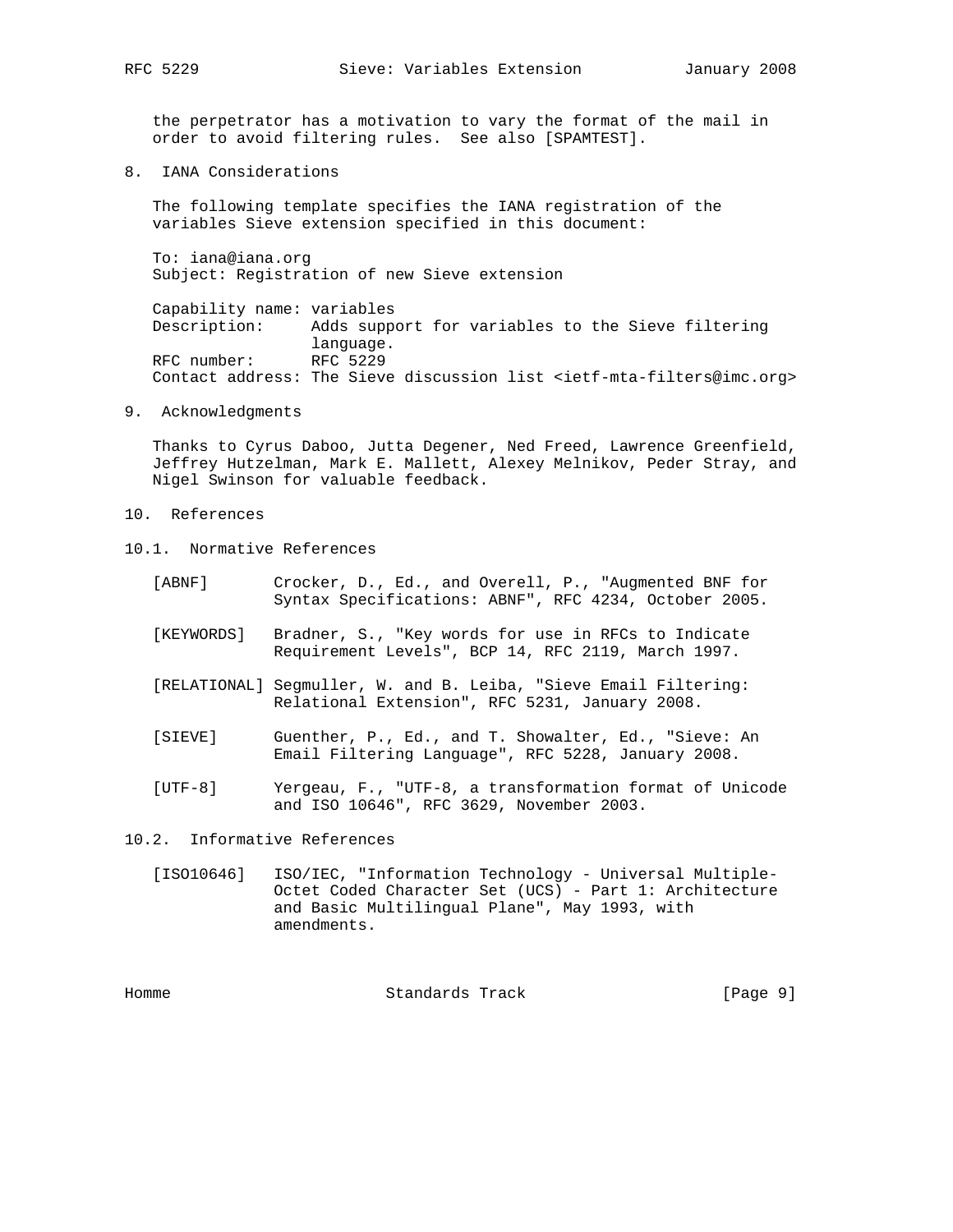- [REGEX] Murchison, K., "Sieve Email Filtering -- Regular Expression Extension", Work in Progress, February 2006.
- [SPAMTEST] Daboo, C., "Sieve Email Filtering: Spamtest and Virustest Extensions", RFC 5235, January 2008.

Author's Address

 Kjetil T. Homme University of Oslo PO Box 1080 0316 Oslo, Norway

 Phone: +47 9366 0091 EMail: kjetilho@ifi.uio.no

Homme Standards Track [Page 10]